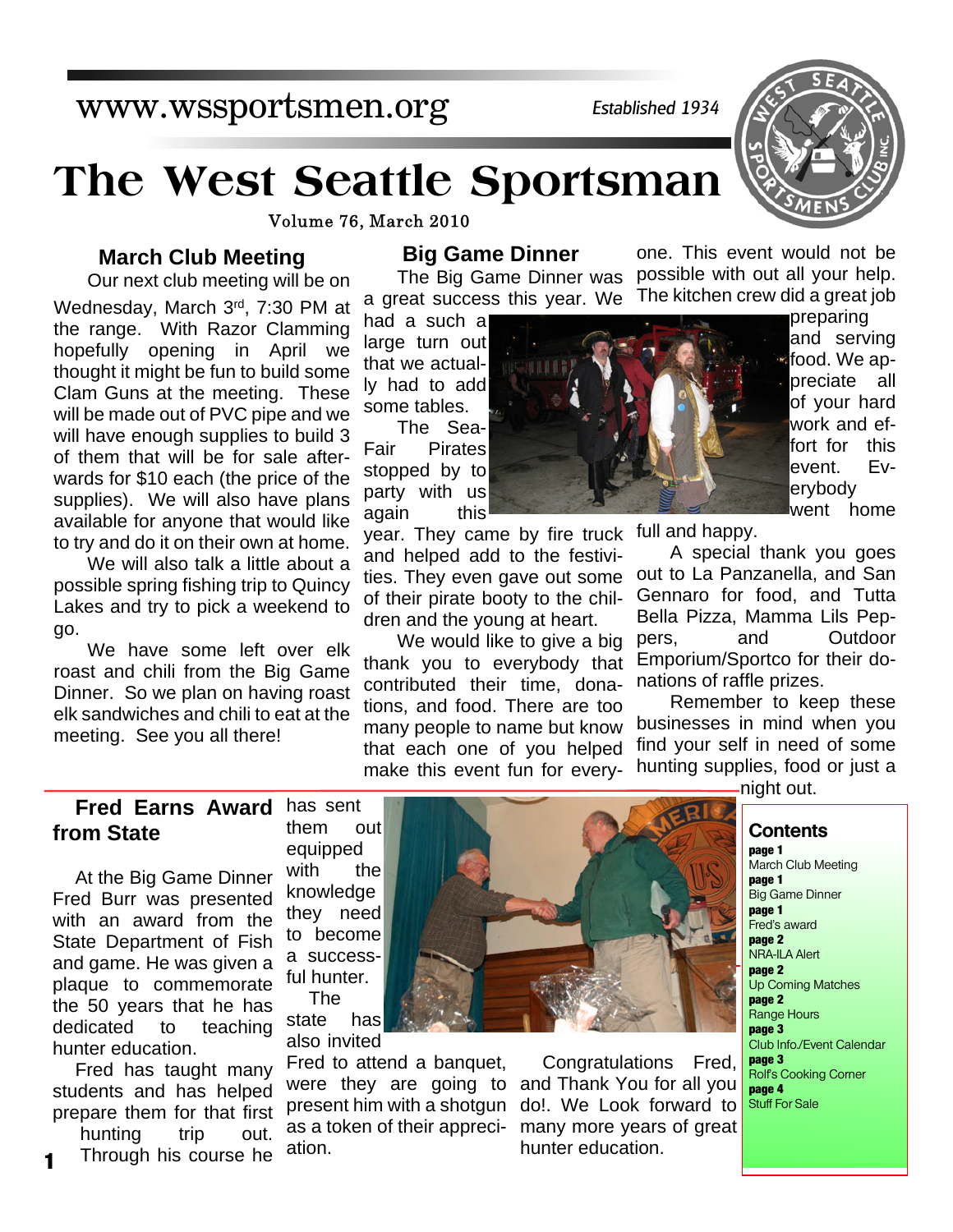### **NRA-ILA Alert**

### *Olympia Considering End to Department of Fish & Wildlife! Hunters and Sportsmen MUST Contact their Legislators Immediately!*

The Senate budget released this week would zero out the Washington Department of Fish & Wildlife (WDFW) budget and transfer all WDFW functions to the Department of Natural Resources (DNR) in a merger of the two agencies. Further, it would reduce by \$10.5 million the amount spent on the functions that have been handled by WD-FW.

To those involved in the shooting sports, the net result of such a transfer of authority would likely be devastating. Gun owners and sportsmen have been fighting DNR for years with regard to shooting and hunting on DNR land. Leadership in DNR is, at best, indifferent to the interests of sportsmen and, more likely, hostile and antagonistic.

The majority of hunters and sportsmen in Washington State agreed last year to surcharges on their licenses to keep important WDFW functions in place. Every hunting (and fishing) program and every dedicated fund is at risk for reduction or termination. Sportsmen's support of the department could be wiped out if the Senate Budget is allowed to advance with the merger language in it.

It is critical that hunters and sportsmen contact the members of the Senate Ways & Means Committee immediately! Tell them to OPPOSE THE MERGER OF WDFW INTO DNR! Please leave messages for your Senator and Representatives, as well.

Following are the email addresses for the 22 members of the Senate Ways & Means Committee, including Senator Rodney Tom who is the author of the merger effort: State Senator Margarita Prentice

(Chair) -

prentice.margarita@leg.wa.gov

# **Up coming Small bore & Air Matches**<br>Mar 6 West Seattle Unior 3-P Sectional

Mar 6 West Seattle Junior 3-P Sectional<br>Mar 6-7 Vancouver State 4-P C'ship (We Vancouver State 4-P C'ship (West) & Open 4-P Sect'l Mar 13 West Seattle Air Pistol & Standard Pistol Matches Mar 20 West Seattle Junior 3-P Air Rifle Sectional Mar 27 West Seattle Cub Match (prone & kneeling) Apr 10 West Seattle Air Pistol & Standard Pistol Matches Apr 18 Tacoma Prone Sight-In & Practice Match Apr 24 Puyallup Junior International 3-P PTO May 7 Wenatchee Junior air rifle match May 8-9 Wenatchee Jr. Outdoor Championships Jun 5-6 Tacoma Schützenfest / NRA 3-P Championship Jun 12-13 Tacoma Koehler Memorial prone Jul 24-25 Vancouver NRA 3-Position Regional Aug 20-22 Tacoma State Smallbore International Camp Sep 11 Puyallup State 4-H Championship Sep 11-12 Tacoma State Conventional Prone Championship Sep 25-26 Tacoma Schützenfest / Outdoor Int'l Championship Oct 30-31 Olympia State Indoor Int'l 3-P Championship (West) Nov 20 Puyallup JORC (West) Dec 4 Olympia JOARC (West)

(Vice-Chair, Capital Budget) fraser.karen@leg.wa.gov State Senator Rodney Tom (Vice Chair, Operating Budget) tom.rodney@leg.wa.gov State Senator Joseph Zarelli (Ranking Minority) zarelli.joseph@leg.wa.gov State Senator Dale Brandland brandland.dale@leg.wa.gov State Senator Mike Carrell carrell.michael@leg.wa.gov State Senator Darlene Fairley fairley.darlene@leg.wa.gov State Senator Mike Hewitt hewitt.mike@leg.wa.gov State Senator Steve Hobbs hobbs.steve@leg.wa.gov State Senator Jim Honeyford honeyford.jim@leg.wa.gov State Senator Karen Keiser keiser.karen@leg.wa.gov State Senator Adam Kline kline.adam@leg.wa.gov State Senator Jeanne Kohl-Welles - kohlwelles.jeanne@leg.wa.gov State Senator Joe McDermott mcdermott.joe@leg.wa.gov State Senator Ed Murray murray.edward@leg.wa.gov State Senator Eric Oemig oemig.eric@leg.wa.gov State Senator Linda Evans Parlette - parlette.linda@leg.wa.gov State Senator Cheryl Pflug pflug.cheryl@leg.wa.gov *Continued on page 4*

State Senator Karen Fraser

### **Range Hours and Activity**

Monday - Small Bore - 6 PM, Tuesday - Winter Rifle League, Wednesday - Juniors, Thursday Winter Pistol League - Call Fred Burr at 206-935-4883 for information. Cost: Adult members \$2.00, non- members \$4.00, Juniors \$1.00.

Volume 76, March 2010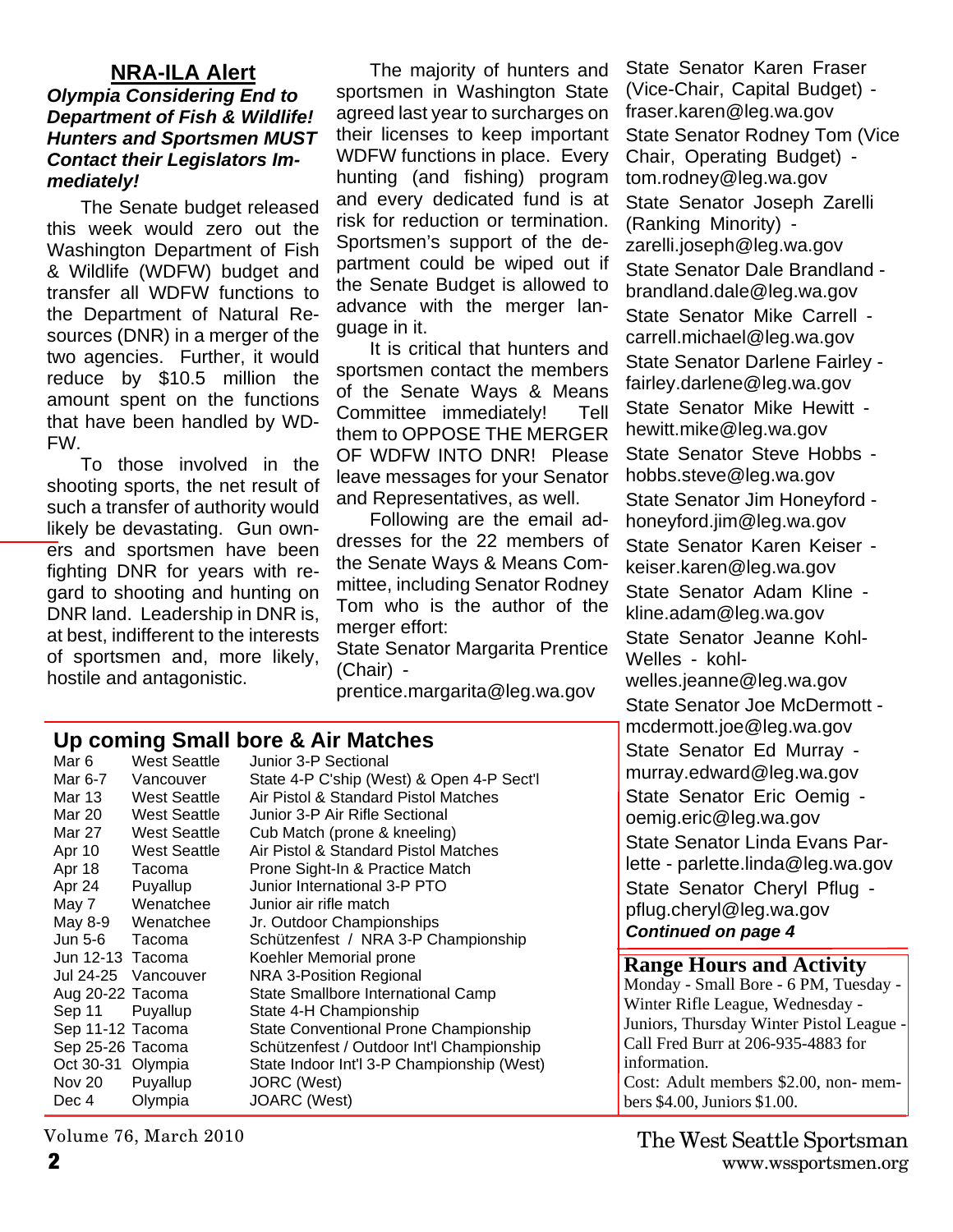## **The West Seattle Sportsmen's Club Sponsors of the Roger Dahl Rifle Training Range**

President – Tony Olszewski 425-226-5643 Greg Boyd 206-965-9629 Fred Burr Vice Pres. – Steve Loo Fred Burr 206-935-4883 Secretary – Kristin Shamek **Richard George** Frank Novito Treasurer – Jerry Mascio 206-719-3528 Roz & Jerry Mascio 206-719-3528 Roz & Jerry Mascio 206-719-3529 Roz & Jerry Mascio

**OFFICERS TRUSTEES LIFE TIME MEMBERS**

206-719-3529 Contact us at: info@wssportsmen.org



Rolf's Cooking Corner

# **Elk or Venison Meatloaf**

- (same as Big Game Dinner) (By Ernie Frey)
- 2 lb Elk or Venison Burger
- ½ lb Italian Sausage
- 1 ¼ Cup Onions
- 1 tsp Pepper
- 2 tsp Salt
- 2 Tbs Worcestershire Sauce
- 1 Large Egg
- 2 Cups Tomatoes

Mix 2 Meats. Add onion and mix. Mix in everything else except oats. Add Oats last and mix. Put in loaf pans and refrigerate overnight.



Preheat oven to 350˚ and bake for 1 hour (check at 50 min.). Remove from oven. Cool for 20 minutes. Pour off juices (save for gravy) and slice.

# **Events Calendar**

Mar 3rd - Club Meeting

Mar 24<sup>th</sup> - Board Meeting Apr 7<sup>th</sup> - Club Meeting

Apr 21<sup>st</sup> - Board Meeting May 5<sup>th</sup> - Club Meeting May 15<sup>th</sup> - Kids Fishing Derby

May 19<sup>th</sup> - Board Meeting

If you have any ideas for programs to have at the club meetings or any good outing ideas let one of the Officers or Trustees know. You may contact us at: info@wssportsmen.org

| <b>New</b>                  | <b>MEMBERSHIP APPLICATION</b><br><b>WEST SEATTLE SPORTSMEN'S CLUB</b>                                                                                                                                                                                                                                                                                                                                                                                                                                                     |                                                                 | <b>Renewal</b>                                                                                                                                                                                                                |
|-----------------------------|---------------------------------------------------------------------------------------------------------------------------------------------------------------------------------------------------------------------------------------------------------------------------------------------------------------------------------------------------------------------------------------------------------------------------------------------------------------------------------------------------------------------------|-----------------------------------------------------------------|-------------------------------------------------------------------------------------------------------------------------------------------------------------------------------------------------------------------------------|
| payment of one year's dues. | propagation and conservation of game birds, game animals, and fish in the State of Washington, do hereby apply<br>for membership in the WEST SEATTLE SPORTSMEN'S CLUB and tender herewith the sum of \$<br>"I solemnly swear that I will abide by the Constitution and By-Laws of the West Seattle Sportsmen's Club and<br>help in its up-building and I will not willfully disobey the Game Laws wherever I fish or hunt. I will always be<br>a true sportsman both in the field and to my brother members at all times. |                                                                 | Date and the same of the same of the same of the same of the same of the same of the same of the same of the same of the same of the same of the same of the same of the same of the same of the same of the same of the same |
|                             |                                                                                                                                                                                                                                                                                                                                                                                                                                                                                                                           | If you would like to<br>receive the Club<br>newsletter by email |                                                                                                                                                                                                                               |
|                             |                                                                                                                                                                                                                                                                                                                                                                                                                                                                                                                           | check here.                                                     |                                                                                                                                                                                                                               |

www.wssportsmen.org **3** The West Seattle Sportsman